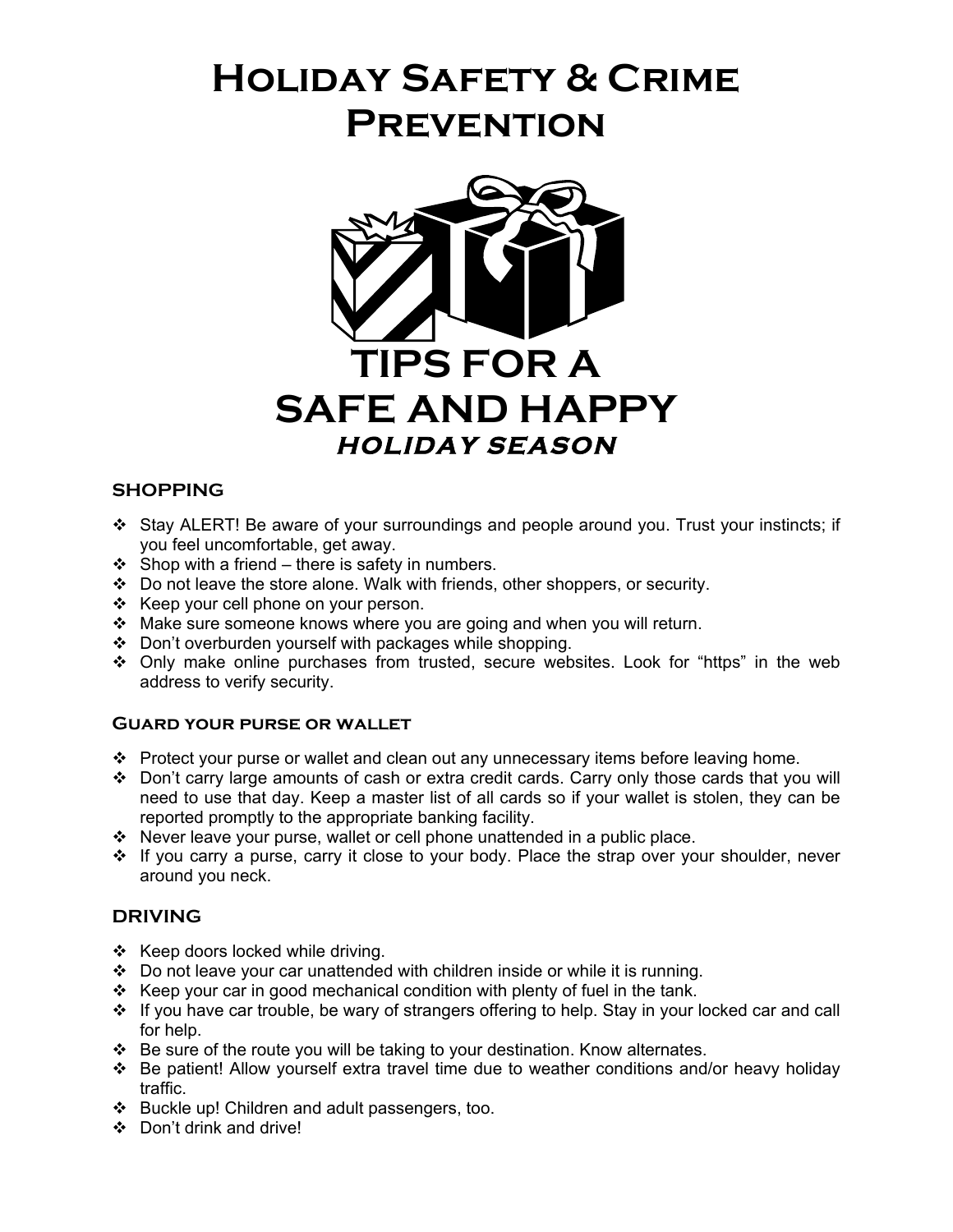## **PARKING LOTS**

- Park in a well-lit area.
- ❖ Remember to lock your vehicle!!
- $\div$  A thief is looking for easy targets & the more you can do to deter them from choosing your car, the better.
- Minimize the number of valuables left in your vehicle. Keep valuables, electronics (including cell phones and DVD players), gifts and other "theft attractors" out of sight.
- $\div$  Have your keys out and ready when you return to your vehicle.
- \* Lock purse and other valuables in your trunk PRIOR to arriving at the shopping center, mall, or other parking area.

## **CHILDREN**

- \* Role-play with children about what they should do in the event you are separated.
- $\div$  Teach your child to go to a store clerk and ask for help if separated or lost.
- $\div$  Teach children to stay close to you at all times. Avoid unaccompanied trips to restrooms, etc.
- Teach your child their name, address, and phone number to give to a police officer or mall security officer only.

# **STRANGERS AT YOUR DOOR**

- $\div$  Use caution anytime there is a stranger at your door.
- $\div$  Be suspicious of unexpected sales calls or deliveries. Ask for identification.
- \* Be aware of scams that criminals commit to take advantage of people's generosity during the holidays.
- $\cdot$  Investigate charities before making donations. Ask how the funds will be used.

# **ATTENDING A PARTY**

- $\div$  Use the "buddy system" when attending parties.
- Consume food before you drink alcohol to slow the absorption rate.
- ❖ Never leave food or drinks unattended.
- $\div$  Only time can rid the body of alcohol not coffee, cold showers, etc.
- Drink responsibly. Arrange for a trusted designated driver.

# **AT HOME**

- Make sure all doors & windows have secondary locks (window pins, deadbolts, dowels, etc.) and use them!
- Don't hide spare keys in mailboxes and planters, or under doormats.
- Ensure that dark areas and entrances have outdoor lights that are turned on after dark or that are activated by sensors.
- $\div$  Keep trees and shrubbery trimmed so they do not conceal doors and windows. Remember, overgrown foliage can provide a hiding place for criminals.
- $\div$  Place gifts where they can't be seen from the outside.
- Consider safe deposit boxes for coin and stamp collections, seldom worn jewelry, stock and bonds, etc.
- Be sure to mail cards, checks or gift certificates from the Post Office or a blue US Postal Service collection box.
- Lock your vehicle and remove all the valuables. Yes, even in your driveway.